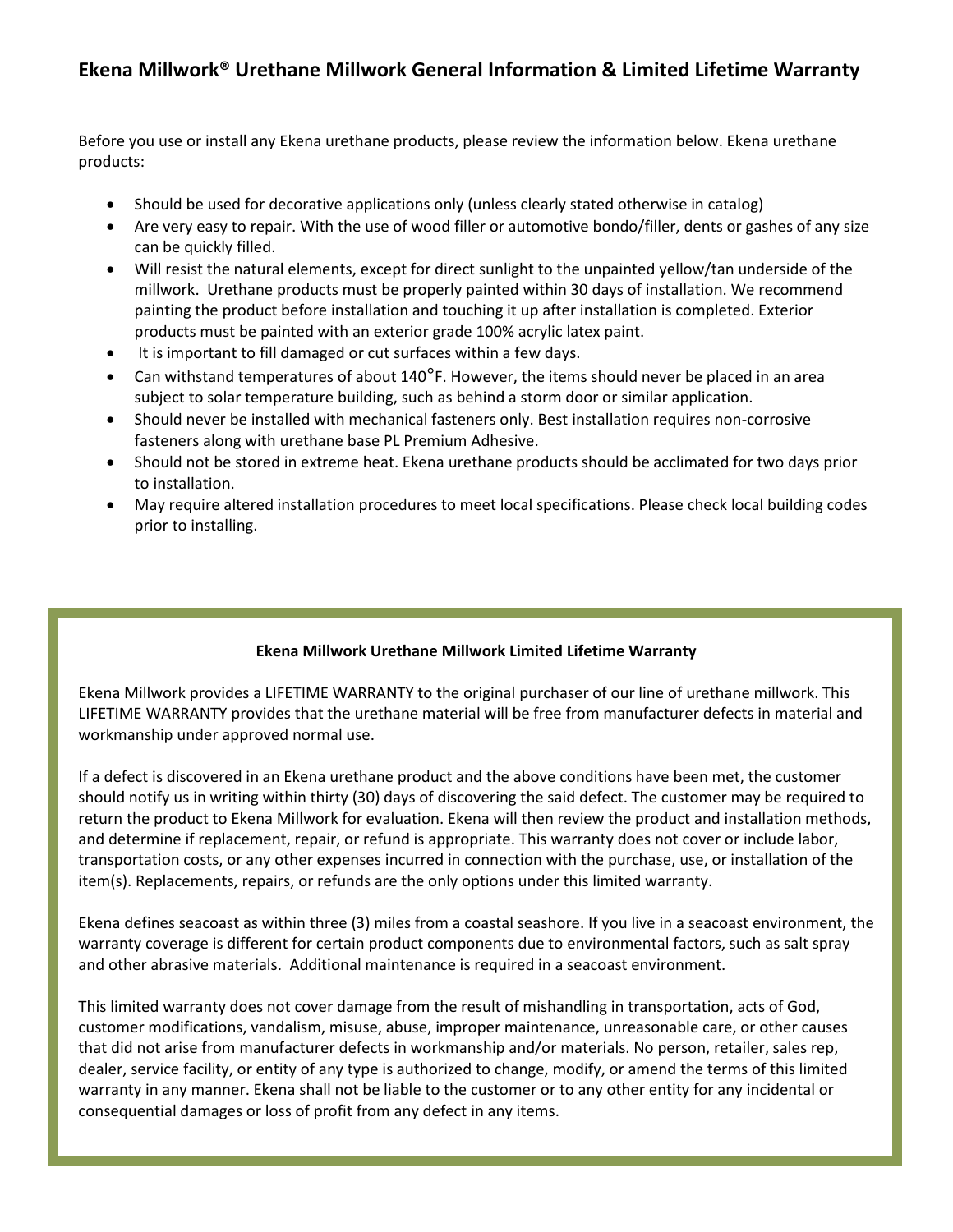# URETHANE MILLWORK FAQS



## **How are urethane products made?**

Polyurethane is formed when two chemicals react creating a foamlike structure. When this reaction occurs in one of product preprimed molds, the urethane foams, expands to the desired shape, and hardens. This reaction creates tremendous heat, causing the primer on the mold to fuse to the material, forming a hard, outer shell. A high-density product with crisp detail is then released from the mold.

## **Will these products melt in high temperatures?**

All products, including wood and steel, will melt if the temperature is hot enough. However, urethane products will not melt under normal use conditions.

#### **What types of special skills are needed to install urethane products?**

None. If you can install wood products, you can easily install urethane products. They can be nailed, cut and sanded just like wood products.

## **Are special supplies needed to install polyurethane products?**

Yes. We recommend using noncorrosive fasteners along with polyurethane compatible adhesive. The adhesive is recommended to place between decorative joints and to secure any piece to the wall along with mechanical fasteners.

## **What are some general tips about installing urethane products?**

Never install products with fasteners only. For best results, always use noncorrosive fasteners along with polyurethane compatible adhesive on the back and at all decorative joints.

#### **What types of weather conditions are necessary to install exterior urethane products?**

For exterior applications, urethane products can be installed in any temperature, hot or cold, and in any kind of weather.

## **What type of maintenance is needed to keep urethane products looking good?**

Very little, if painted with recommended quality exterior-grade latex paint. All urethane products are low maintenance millwork goods, making them ideal for both interior and exterior applications.

#### **Will the product ever become infested with insects?**

No, urethane products are not a source of food for insects as it is not made from wood.

#### **Are urethane products affected by moisture?**

No. Urethane does not absorb water as it is a closed-cell material. This closed-cell structure will prevent water absorption.

#### **Why or how do people use urethane millwork?**

Urethane is lightweight and easy to install, making it a top selection of both building professionals and consumers. Lightweight for quick and easy installation. Solid urethane offers maximum durability and minimal upkeep with sharp design clarity and high quality, pattern options. It can be cut, drilled, glued or screwed with common tools and comes factory primed and ready for paint or faux finish. Best of all it is resistant to moisture, insects, and peeling or splitting.